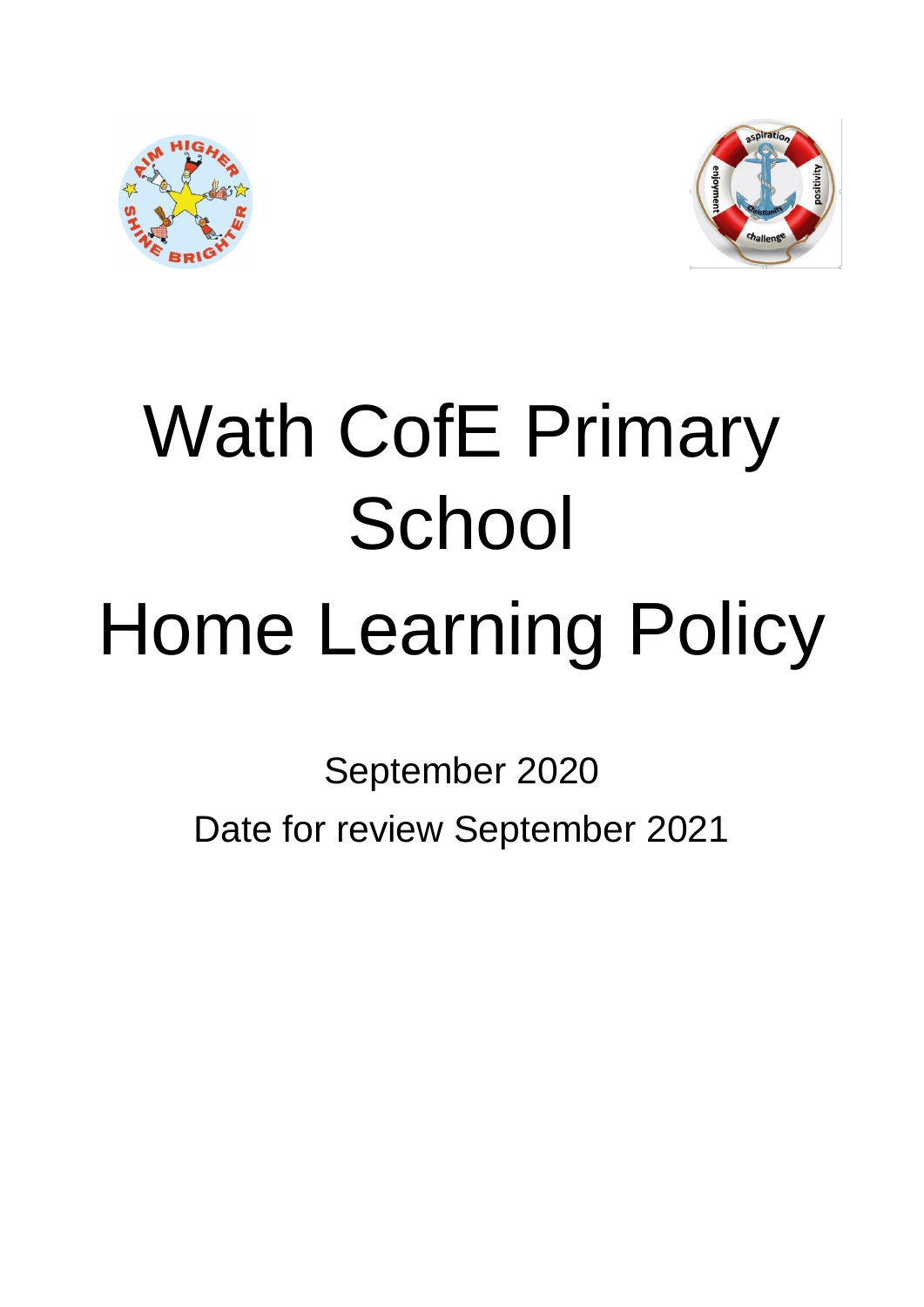# **Background**

Since reaching the UK in late January 2020, the Corona Virus has changed many aspects of our lives. One way it has done this is as a result of the infectious nature of the disease and the drive to suppress the infection rate, a national lockdown in the UK meant large numbers of children were educated at home for a period of months, following programmes prescribed by their teachers, largely through remote learning. Although we hope this does not occur again, it is sensible to plan ready for the eventuality as well as supporting learning during periods of self-isolation so that all children are provided with high quality learning which is based around what would have happened had they have been learning in their classroom.

### **Purpose and principles**

Our purpose for sending home learning is to ensure that pupils are engaging in appropriate age-related educational activities whilst not attending school as a result of the Covid-19 Pandemic. Our aim is that the learning opportunities be:

- Focused on the core learning like phonics, reading, writing and mathematics, including number recall.
- Is personalised for SEND pupils by the teacher and through the support of teaching assistants.
- Includes foundation subjects in-line with plans for these subjects in school.
- Manageable and achievable for parents/carers to implement whilst being at home.

## **The Home Learning Staff**

- Rebecca Aston Phonics Leader
- Emma Wilby English Leader
- Julie Ryan Maths Leader
- Lindsey Sandberg SEND Leader

## **Home Learning Expectations**

- Class teachers will provide four hours of home learning in KS2, three hours in KS1 and between one and three hours in Foundation Stage in line with Department for Education guidance.
- Home learning to be completed in school exercise books sent home from Y2 to Y6 whether this is for bubble closure or self-isolation. The completed work is still sent in to Class Dojo portfolios.
- Children will be expected to complete the daily Mathematics, Reading and English activities and have the option of completing a further topic-themed activity which all follow plans for a sequence of lessons in medium term plans.
- The learning children will be directed to complete at home will also be linked/be similar to the learning undertaken by the children if they were in school.
- The home learning task list is posted Class Dojo story on the class page each morning, Monday to Friday before 9am. The post will follow a chronological order of a normal day containing clear subheadings for subjects and be written in simple, short sentences. The learning activities will be posted in Class Dojo portfolios with any supporting materials such videos or explanations unless these can only be posted in class story. Any PowerPoints for the whole class will need to be shared in Class Story daily updates as they can't be shared easily to the whole class in portfolios. Files which aren't PDFs, to be sent to families as PDFs so they can be viewed on any device. Usually there should be high quality video support materials to explain the learning to parents and their children and some of these will be produced by year group staff.
- Once or twice per week depending on pupil participation in learning through portfolios, the class teacher in bubble closure to send a video message saying how pleased you are with specific pieces of learning so far and learning you are looking forward to seeing later that week. This should be before the learning begins that day at 9am to motivate the pupils or at the end of the day to celebrate success.
- Learning in the core subjects will include teaching through careful use of White Rose, BBC Bitesize, Oaks Academy, other lesson clip, self-made short explanation videos or high quality resources.
- Staff will provide feedback in maths by using the MyMath Programme in line with White Rose activities and in other subjects through comments on learning returned by families through Class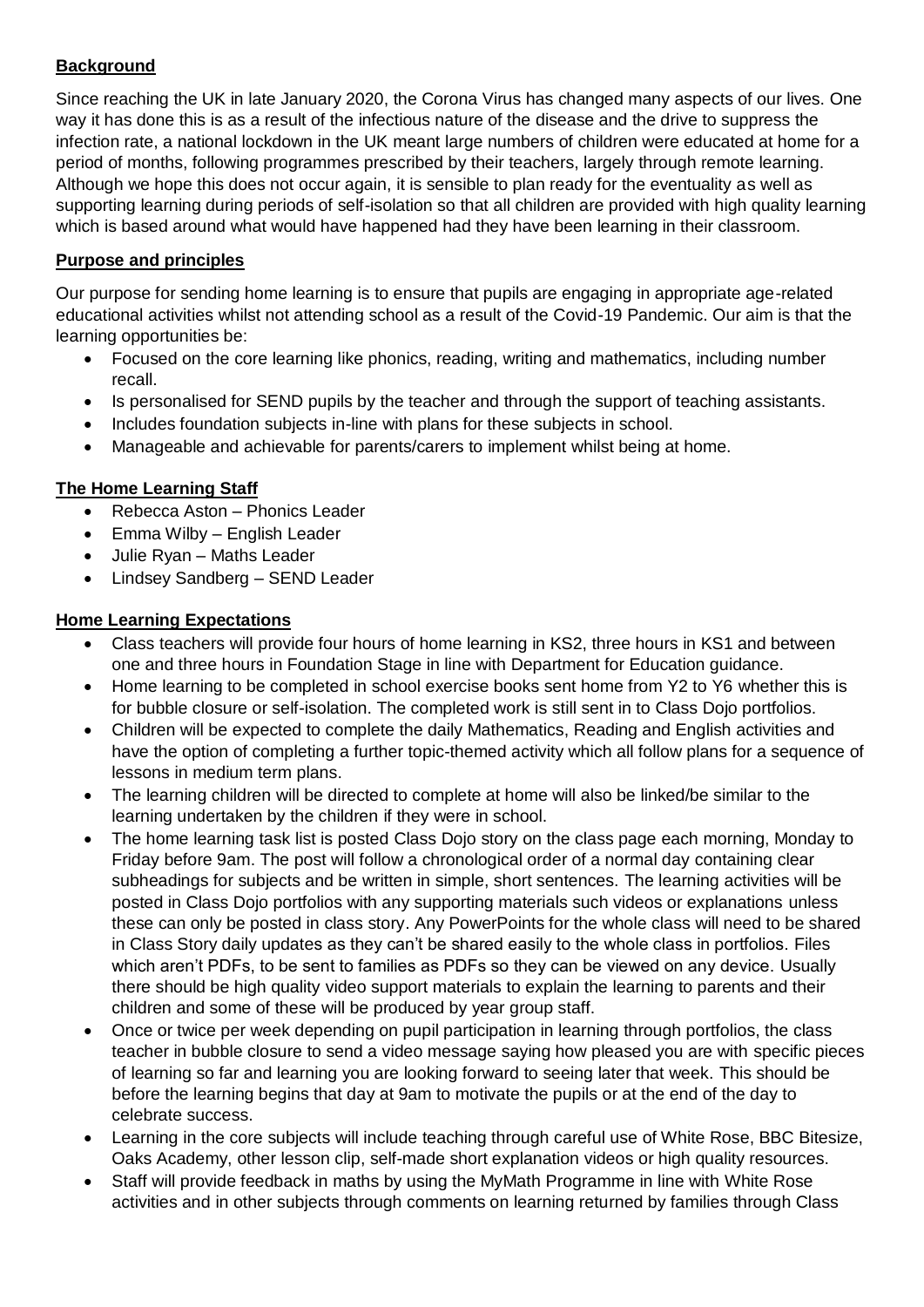Dojo portfolios linked to learning. Every pupil returning learning will have specific feedback in each core subject and one foundation subject once per week through Class Dojo portfolios.

- Members of staff will not use their own private/work email or reply to all/send to all as this will display email addresses to other parents.
- Most learning will be web based and no learning should require worksheets that need printing.
- For children where ICT is a barrier, an alternative weekly work pack will be issued for the parent to collect from school.

### **Support Messaging Via Class Dojo**

- Class teachers will send a Dojo message to any family who don't return any learning on a given day. This will be a supportive message to see how we can help.
- If nothing is returned after this, on day two, the class teacher will telephone the family to see how we can help the family through a discussion.
- If no learning has been sent by day three, class teachers to inform PB/LS/DW/ThW through a Safeguard log and one of these staff members will follow this up to provide support through whole school systems.

### **Home learning provision Adapted home learning** The bubble is sent home – teacher is well. The teacher will provide home learning based on this policy starting on the first day of absence as DFE stipulate will must provide home learning immediately. Child is absent due to self-illness which could be Covid symptoms or not. If a parent contacts school requesting home learning point them in direction of the school suggested lockdown websites such as TTRs, MyMaths, Bedrock etc. The bubble is sent home – teacher is not well. The school will provide home learning based on its staffing capacity which will be decided by the Headteacher or if they are unable to do this, the Deputy Headteacher. Home learning starting on the first day of absence as DFE stipulate will must provide home learning immediately. The child is absent due to Covid illness in the house. If the adult in the house is well enough to support, send home through Class Dojo portfolios the worksheets for core subjects for the week with class Notebooks [saved as PowerPoints] to support. These will need to be added through add post in Dojo portfolios as this can be linked to the child. For guided reading use comprehension activities or Oaks Academy. For younger children [Y1 & below] or other children who need sheets in front of them, physical packs can be sent. If the parent/carer is not well enough to support, point them towards websites such as Numbots, TTRS, Bedrock, My Maths or a simple physical pack. It would be worth preparing this physical pack as a master so that it is ready if needed. In both cases, send an outline of learning for the parent on Class Dojo for each week. Home learning starting on the first day of absence as DFE stipulate will must provide home learning immediately. The HT will notify class teachers prior to lunchtime on the first day. Short term lockdown [up to 6 weeks]. The teacher will provide home learning based on this policy. Home learning starting on the first day of absence The child is isolating at home due to 'test and trace' system.

### **Circumstances when home learning will and will not be provided**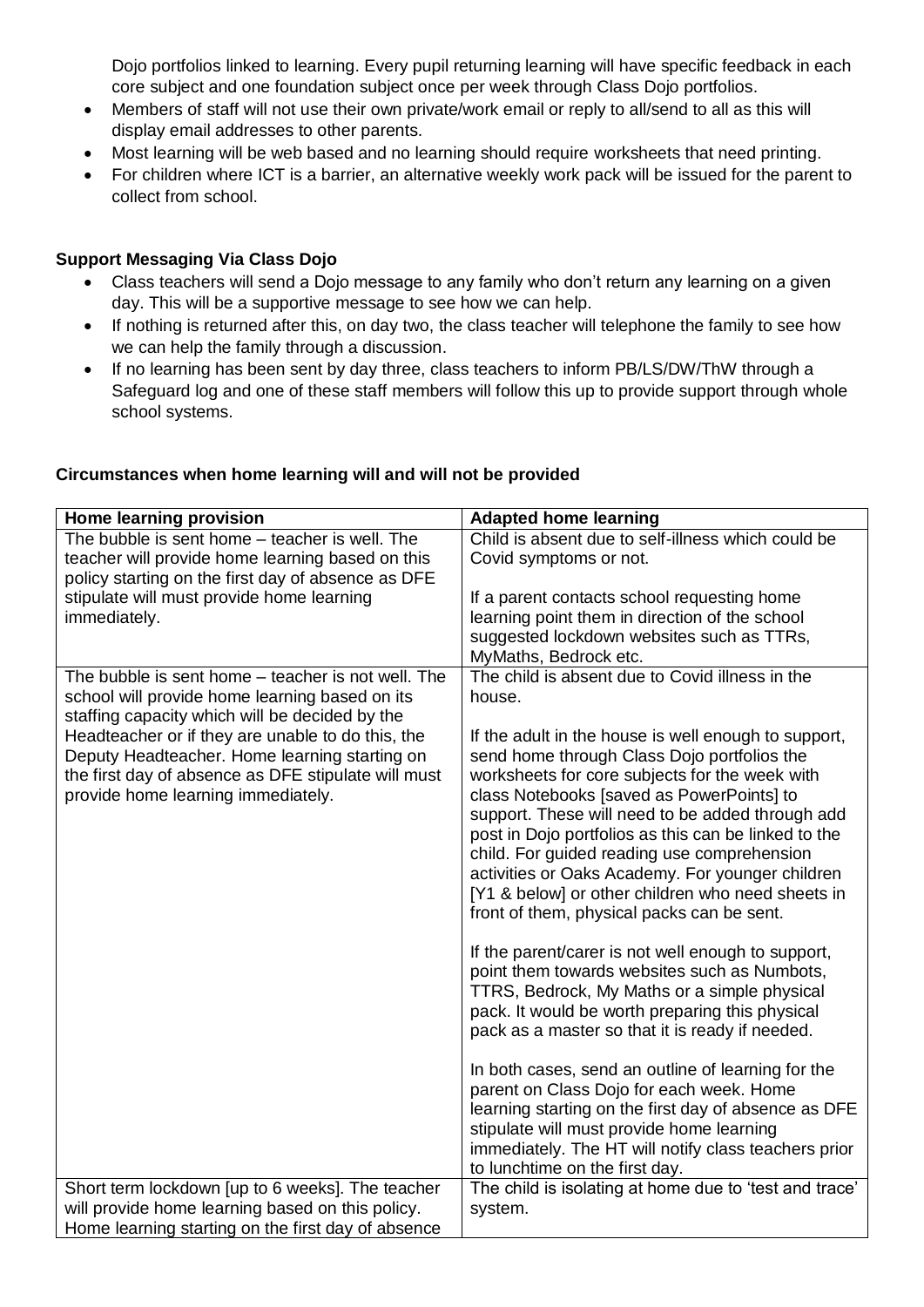| as DFE stipulate will must provide home learning   | Support would be the same as Covid illness in the      |
|----------------------------------------------------|--------------------------------------------------------|
| immediately.                                       | house.                                                 |
| Longer term lockdown [over 6 weeks]. The teacher   | If a child is absent while waiting for a test.         |
| will provide home learning based on this policy.   |                                                        |
| Home learning starting on the first day of absence | Support would be the same as Covid illness in the      |
| as DFE stipulate will must provide home learning   | house.                                                 |
| immediately.                                       |                                                        |
|                                                    | Child has to self-isolate due to a holiday with no air |
|                                                    | bridge/air bridge closes.                              |
|                                                    |                                                        |
|                                                    | Support would be the same as Covid illness in the      |
|                                                    | house.                                                 |

# **Home Learning Coverage**

# **Core learning**

The use of any web-based resources must be monitored with regular feedback to children.

| <b>Subject</b> | <b>Requirement</b>                                                                                                                                                                 |
|----------------|------------------------------------------------------------------------------------------------------------------------------------------------------------------------------------|
| Phonics        | Daily phonics with a video taught element when available [F1 to Y2].                                                                                                               |
| Reading        | A focus text with a VIPERs focus below:                                                                                                                                            |
|                | Monday – Vocabulary and clarification                                                                                                                                              |
|                | Tuesday - Retrieval                                                                                                                                                                |
|                | Wednesday - Inference                                                                                                                                                              |
|                | Thursday - Summarise                                                                                                                                                               |
|                | Each day should have 3-5 questions to answer using that skill.                                                                                                                     |
|                | F1 and F2 children will have a focused story each week. They will complete activities<br>based on the stories that will include acting out the story, talking about the characters |
|                | and talking about the setting.                                                                                                                                                     |
|                | Bedrock for Year 5 and Year 6 to develop their vocabulary.                                                                                                                         |
| Writing        | Units of work developed over a sequence of lessons with teacher input so that children<br>are engaging with writing each day. This should naturally include applied SPaG.          |
| Spelling       | Jumping orange words to practise as well as spelling rule words to practise each week.<br>Tricky word spellings for Foundation stage and Year 1                                    |
| <b>Maths</b>   | White Rose structured learning or using similar resources from the NCETM with maths<br>learning for each day.                                                                      |
|                | MyMaths will be used so that the children can practise further the knowledge they have                                                                                             |
|                | learned in the White Rose or NCETM lessons. MyMaths has a function to provide                                                                                                      |
|                | specific feedback once per week.                                                                                                                                                   |
| Mental maths   | Numbots and Hit the Button in FS and KS1 with specific direction as to what areas the                                                                                              |
|                | children will practise.<br>Rockstars and Hit the Button in KS2 using both part so that children build up number                                                                    |
|                | sense with addition and subtraction as well as with multiplication and division.                                                                                                   |
|                |                                                                                                                                                                                    |

# **Foundation subjects**

| Day       | <b>Subject</b>                                       |
|-----------|------------------------------------------------------|
| Monday    | Art using skills to develop a piece of art.          |
| Tuesday   | Science based on the planned curriculum              |
| Wednesday | Geography or History based on the planned curriculum |
| Thursday  | RE based on the planned curriculum.                  |
| Friday    | PHSE and PE                                          |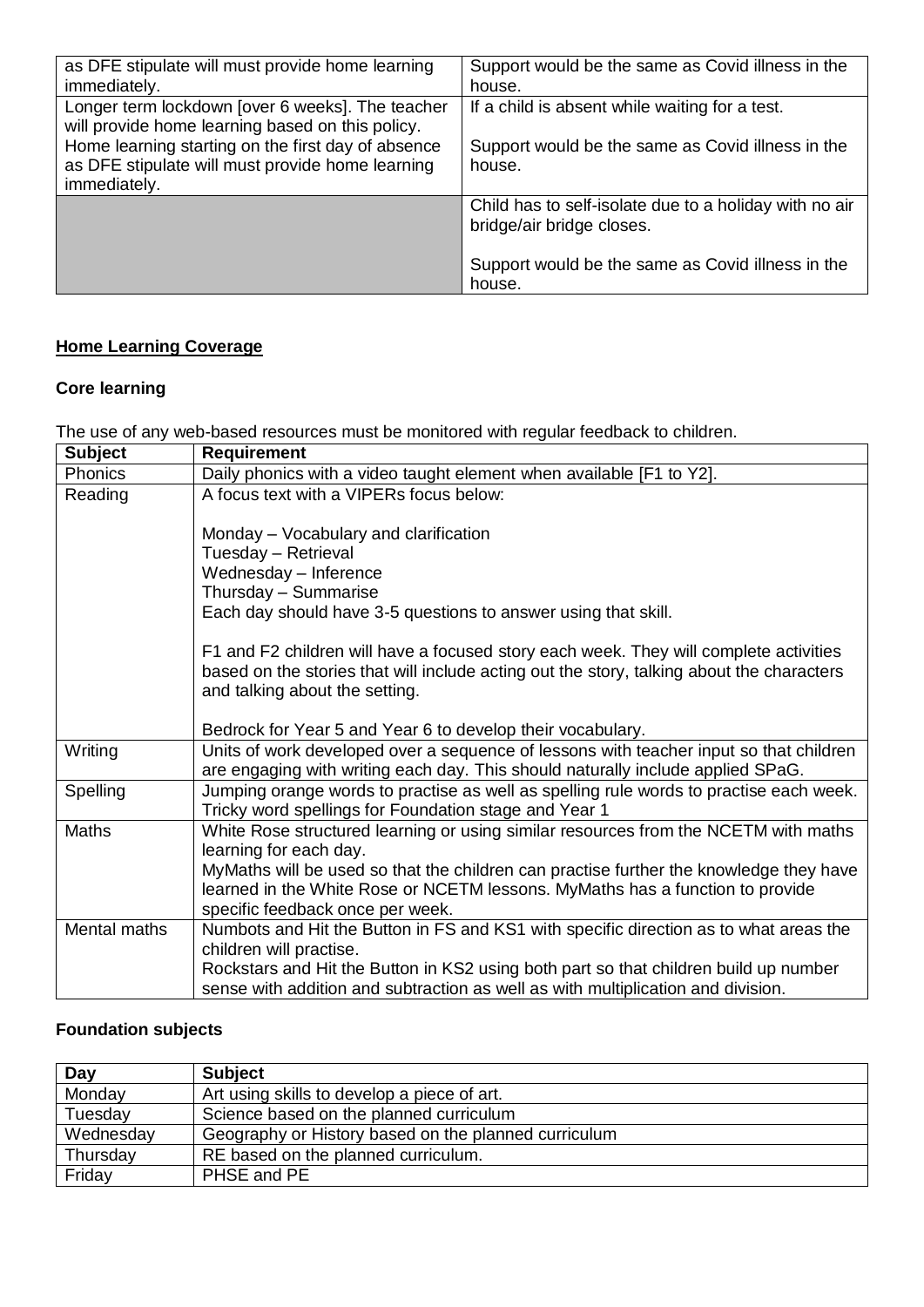In Foundation Stage, each week there will be a selection of activities linked to the different areas of the Early Years foundation stage curriculum. Below is a table of the areas we will cover for our topic activities through the week.

| Being Imaginative and Expressive                                                                    |  |
|-----------------------------------------------------------------------------------------------------|--|
| <b>Creating with Materials</b>                                                                      |  |
| The Natural World                                                                                   |  |
| Past and Present                                                                                    |  |
| People, Culture and Communities                                                                     |  |
| Gross and Fine motor skills                                                                         |  |
| Learning characteristics - playing and exploring, active learning, creating and thinking critically |  |

### **Resources**

School will order enough books so that each child has a writing book for any written activity and a maths book which are appropriate for their age and stage.

Over a short period of self-isolation, some of the resources will be printed by school if this is possible under the individual circumstances. If this is not or for longer periods of school closure a greater amount of learning will be remote but providing some access to printed resources if this is helpful or appropriate. If families have physical packs, they will receive feedback via telephone or through Class Dojo messages after the learning is physically submitted or a message sent in relation to it on Dojo stories.

School will order devices for those free school meal children who qualify and require these from the Department of Education. Before these arrive, school will be in regular contact with these families to provide learning support.

Resources for SEND pupils to personalise their learning will be provided by the class teacher and teaching assistant on a weekly basis linked to their support plans.

### **Web based resources**

Any website or video resource must viewed by staff before it is sent to families.

The most commonly used resources will be as follows:

Oaks Academy

Lovereading4kids

BBC Bitesize

White Rose Maths

MyMaths

**NCETM** 

**Numbots** 

TT Rock Stars

Hit the Button

There are however a number of other resources which may be useful. They are listed below.

| EYF | MATHS                                                              |
|-----|--------------------------------------------------------------------|
|     | https://www.bloomsburyearlyyears.com/coronavirus-free-access       |
|     | https://www.bbc.co.uk/cbeebies/grownups/help-your-child-with-maths |
|     |                                                                    |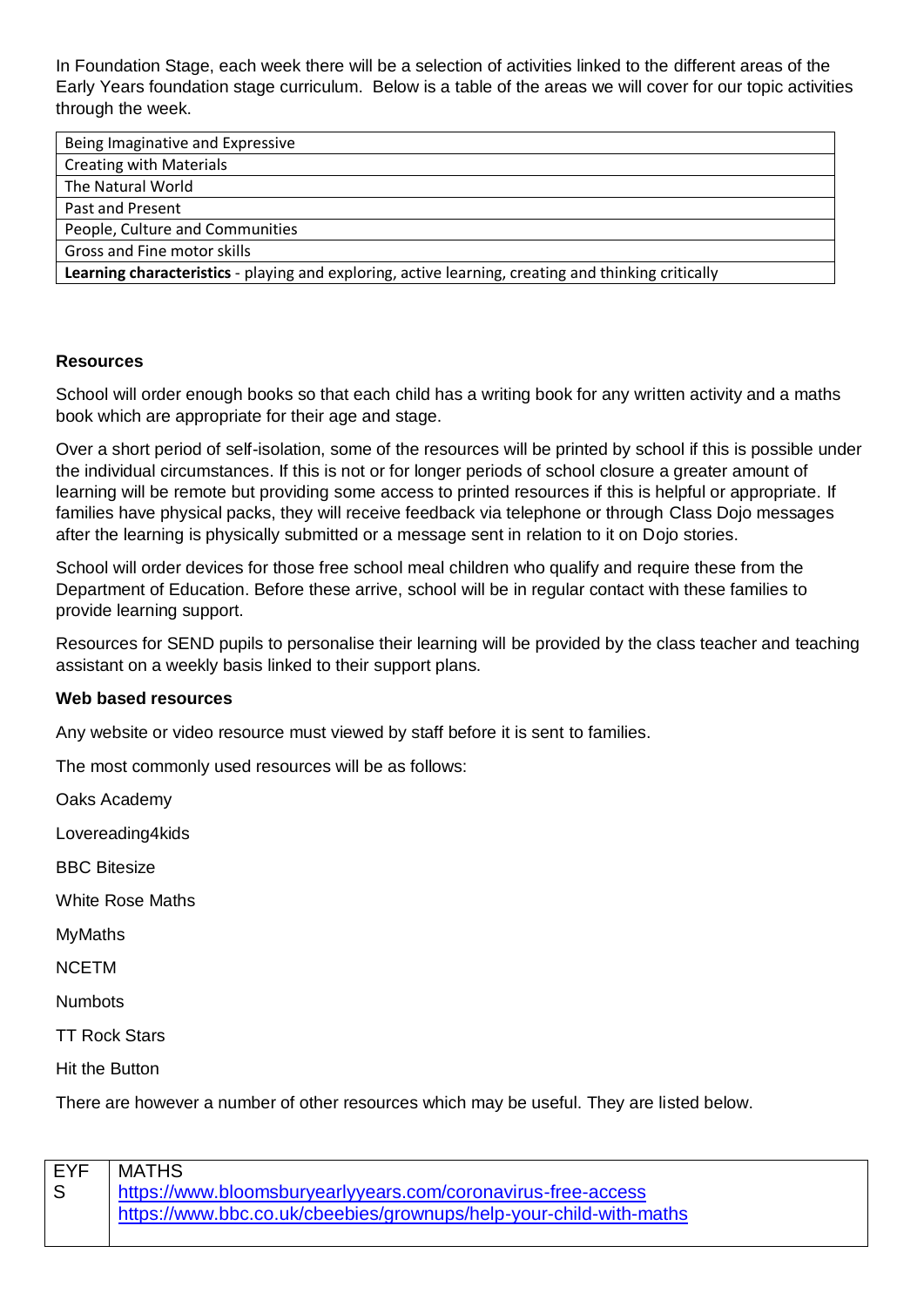|                 | <b>ENGLISH</b>                                                                          |
|-----------------|-----------------------------------------------------------------------------------------|
|                 | https://www.pearsonschoolsandfecolleges.co.uk/Primary/Literacy/AllLiteracyresources/bu  |
|                 | g-club-phonics/bug-club-phonics.aspx                                                    |
|                 | https://www.lovereading4kids.co.uk/                                                     |
|                 | https://global.oup.com/education/content/primary/series/oxford-reading-tree/floppys-    |
|                 | phonics-teaching-programme/?region=uk                                                   |
|                 | https://www.youtube.com/channel/UCP FbjYUP UtldV2K -                                    |
|                 | niWw/featured?disable_polymer=1                                                         |
|                 | https://www.ruthmiskin.com/en/                                                          |
|                 | https://www.youtube.com/playlist?list=PLDe74j1F52zQ51fqNpKV07E71knNl8HFn                |
|                 | https://childrens.poetryarchive.org/                                                    |
|                 | <b>Literacy Shed</b>                                                                    |
|                 | <b>OTHER</b>                                                                            |
|                 | https://www.clickview.co.uk/free/                                                       |
|                 | http://primary.cleapss.org.uk/Resource/Home-learning-practical-activities-for-children- |
|                 | and-their-families.aspx                                                                 |
|                 | https://www.bbc.co.uk/programmes/b006mvsc                                               |
|                 | https://www.nhs.uk/10-minute-shake-up/shake-ups                                         |
| KS <sub>1</sub> | <b>MATHS</b>                                                                            |
|                 | https://www.bbc.co.uk/cbeebies/grownups/help-your-child-with-maths                      |
|                 | https://www.bigmaths.com/                                                               |
|                 | https://www.hamilton-trust.org.uk/blog/learning-home-packs/                             |
|                 | https://www.ncetm.org.uk/resources/54454                                                |
|                 | https://www.themathsfactor.com/                                                         |
|                 | https://www.ruthmiskin.com/en/                                                          |
|                 | <b>ENGLISH</b>                                                                          |
|                 | https://www.pearsonschoolsandfecolleges.co.uk/Primary/Literacy/AllLiteracyresources/bu  |
|                 | g-club-phonics/bug-club-phonics.aspx                                                    |
|                 | https://global.oup.com/education/content/primary/series/oxford-reading-tree/floppys-    |
|                 | phonics-teaching-programme/?region=uk                                                   |
|                 | https://www.youtube.com/channel/UCP_FbjYUP_UtldV2K_-                                    |
|                 | niWw/featured?disable_polymer=1                                                         |
|                 | https://www.youtube.com/playlist?list=PLDe74j1F52zQ51fqNpKV07E71knNl8HFn                |
|                 | https://childrens.poetryarchive.org/                                                    |
|                 | <b>Literacy Shed</b>                                                                    |
|                 | https://www.pobble365.com/                                                              |
|                 | <b>OTHER</b>                                                                            |
|                 | https://www.clickview.co.uk/free/                                                       |
|                 | http://primary.cleapss.org.uk/Resource/Home-learning-practical-activities-for-children- |
|                 | and-their-families.aspx                                                                 |
|                 | https://www.nhs.uk/10-minute-shake-up/shake-ups                                         |
|                 | https://www.bbc.co.uk/teach/supermovers                                                 |
|                 | https://www.afpe.org.uk/physical-education/thisispe-supporting-parents-to-teach-pe-at-  |
|                 | home/                                                                                   |
| KS <sub>2</sub> | <b>MATHS</b>                                                                            |
|                 | https://www.bigmaths.com/                                                               |
|                 | https://www.hamilton-trust.org.uk/blog/learning-home-packs/                             |
|                 | https://www.ncetm.org.uk/resources/54454                                                |
|                 | https://www.themathsfactor.com/                                                         |
|                 | <b>ENGLISH</b>                                                                          |
|                 | <b>Literacy Shed</b>                                                                    |
|                 | https://www.pobble365.com/                                                              |
|                 | <b>OTHER</b>                                                                            |

 $\overline{1}$